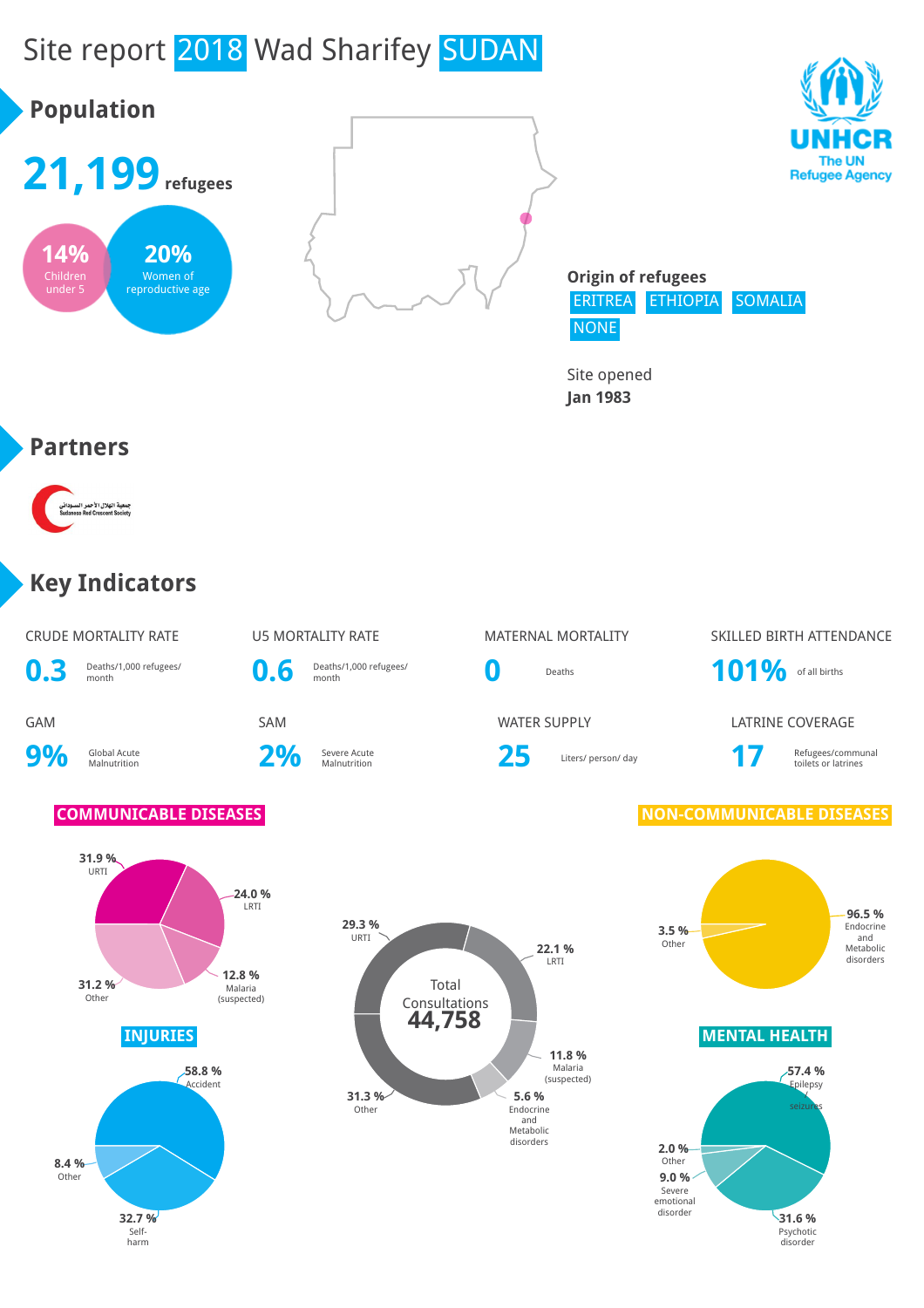### **Public Health**

| <b>HEALTH STAFFING</b>                                      | <b>INDICATOR</b> | <b>STANDARD</b> |           | <b>MORBIDITY</b>                                 | <b>INDICATOR</b> | <b>STANDARD</b> |   |
|-------------------------------------------------------------|------------------|-----------------|-----------|--------------------------------------------------|------------------|-----------------|---|
| Number of medical doctors                                   |                  | 1: 50,000       | $\bullet$ | Incidence of malaria among children under        | 4                |                 |   |
| Number of qualified nurses                                  |                  | $1:$ < 10,000   | $\bullet$ | Incidence of watery diarrhoea among              | 24               |                 |   |
| Number of community health workers                          |                  | 1:1,000         | $\bullet$ | children under 5                                 |                  |                 |   |
| <b>ACCESS AND UTILIZATION</b>                               | <b>INDICATOR</b> | <b>STANDARD</b> |           | Incidence of pneumonia among children<br>under 5 | 145              |                 |   |
| Consultations per trained clinician per day                 | 40               | < 50            | Ø         | Incidence of pneumonia among over 5              | 42               |                 |   |
| Health utilisation rate (new visits / refugee /             | 2.1              | $1 - 4$         | ☑         | Tuberculosis success rate                        |                  | < 90%           |   |
| year)<br>Proportion of host population consultations        | 35%              |                 |           | Were any MDR/X-TB cases diagnosed among<br>PoCs? |                  | <b>No</b>       |   |
| <b>MORTALITY</b>                                            | <b>INDICATOR</b> | <b>STANDARD</b> |           | <b>VACCINATION</b>                               | <b>INDICATOR</b> | <b>STANDARD</b> |   |
| <b>Crude Mortality Rate</b><br>(CMR) (/1000/month)          | 0.3              | < 0.75          | Ø         | Full vaccination coverage                        | 58%              | < 95%           | Ø |
| Under-five Mortality Rate<br>(U5MR) (/1000/month)           | 0.6              | $< 1.5$         | Ø         | Measles vaccination coverage                     | 58%              | < 95%           | Ø |
| <b>Infant Mortality Rate</b><br>(IMR) (/1000 livebirths)    | 33.8             | $30$            | Δ         | Source of vaccination data                       |                  |                 |   |
| <b>Neonatal Mortality Rate</b><br>(NNMR) (/1000 livebirths) | 11               | < 20            | Ø         | IN-PATIENT DEPARTMENT (IPD)                      | <b>INDICATOR</b> | <b>STANDARD</b> |   |
| <b>OUTBREAK ALERT AND RESPONSE</b>                          | <b>INDICATOR</b> | <b>STANDARD</b> |           | Average length of stay (days)                    | 4.3              |                 |   |
| Proportion of outbreaks investigated within 48<br>hours     |                  | 100%            |           | Case fatality rate                               | 0.0              |                 |   |
| Number of outbreaks reported                                | 0                |                 |           | Hospitalisation rate                             | 32.9             | $50 - 150$      | ೞ |

## **Reproductive Health**

| <b>ANTENATAL CARE</b>                                                                     | <b>INDICATOR</b> | <b>STANDARD</b> |               | <b>FAMILY PLANNING</b>                                                      | <b>INDICATOR</b> | <b>STANDARD</b> |   |
|-------------------------------------------------------------------------------------------|------------------|-----------------|---------------|-----------------------------------------------------------------------------|------------------|-----------------|---|
| Antenatal care coverage                                                                   | 98%              | > 90%           |               | Contraceptive prevalence rate                                               | 18%              | $\geq 30\%$     | ⊠ |
| Coverage of antenatal tetanus vaccination                                                 | 98%              | >95%            |               | Source of contraceptive prevalence data                                     |                  |                 |   |
| <b>DELIVERY CARE</b>                                                                      | <b>INDICATOR</b> | <b>STANDARD</b> |               | SEXUAL AND GENDER-BASED VIOLENCE (SGBV)                                     | <b>INDICATOR</b> | <b>STANDARD</b> |   |
| Proportion of births attended by skilled<br>personnel                                     | 101%             | $\geq 90\%$     | $\bm{\omega}$ | Total number of reported rapes                                              | $\mathbf{0}$     |                 |   |
| Proportion of births conducted by caesarean<br>section                                    | 0%               | $5 - 15%$       | ظ             | Proportion of eligible rape survivors provided<br>with PEP within 72 hours  |                  | 100%            |   |
| Proportion of newborn infants with low birth<br>weight (<2500 gs) (weighed within 72 hrs) | 0%               | < 15%           |               | Proportion of eligible rape survivors provided<br>with ECP within 120 hours |                  | 100%            |   |
| Proportion of teenage pregnancies                                                         | 0%               |                 |               | SEXUALLY TRANSMITTED INFECTIONS (STIS)                                      | <b>INDICATOR</b> | <b>STANDARD</b> |   |
| Still birth rate (/ 1000 total births / month)                                            | $\Omega$         |                 |               | Number of genital ulcer diseases                                            | $\Omega$         |                 |   |
| Number of maternal deaths                                                                 | $\mathbf{0}$     |                 |               | Number of Pelvic Inflammatory diseases                                      | $\Omega$         |                 |   |
| Proportion of maternal deaths investigated<br>within 48 hours                             |                  | 100%            |               |                                                                             |                  |                 |   |